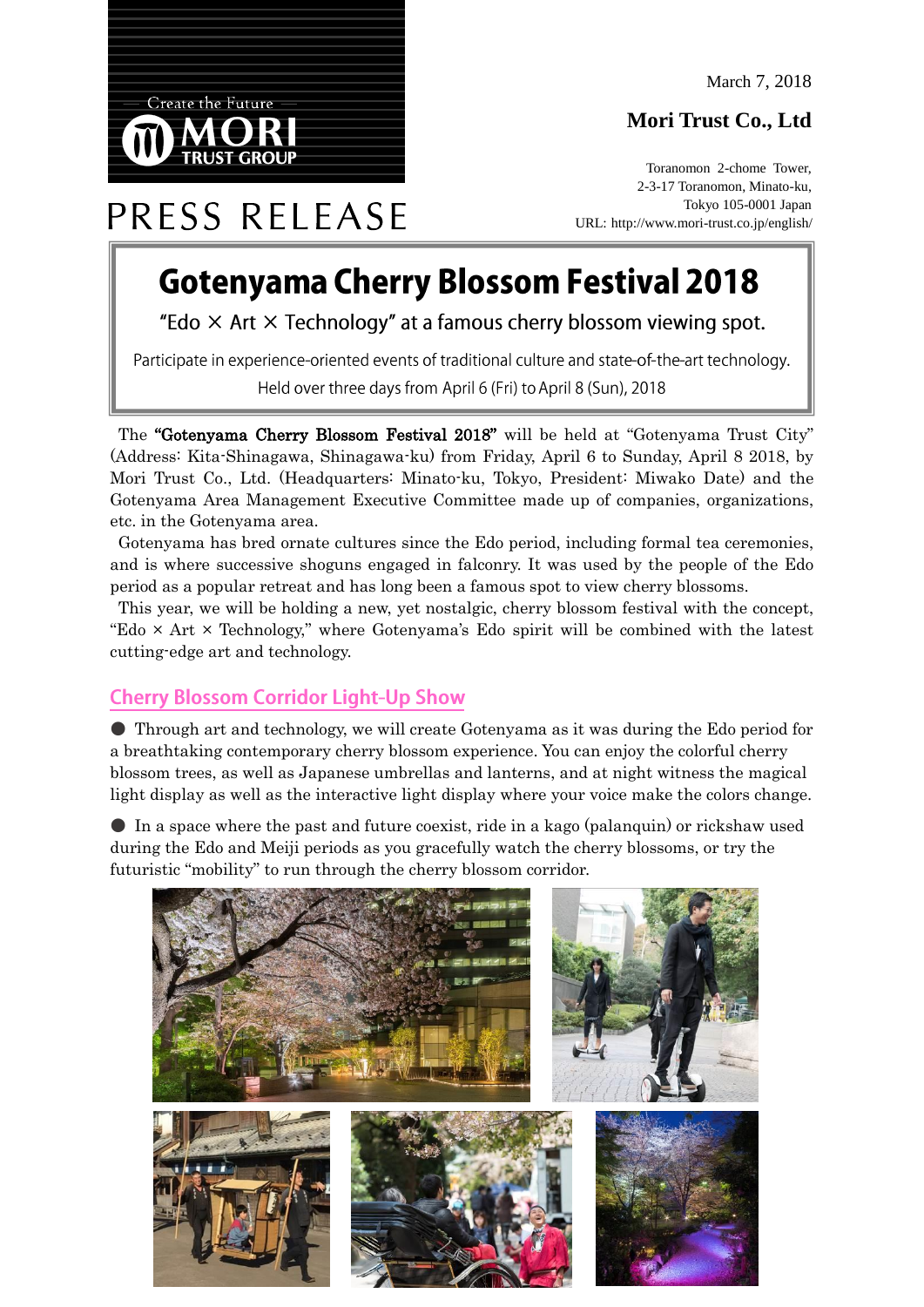## Gotenyama tea party and Edo cherry blossom viewing

● We will be holding contemporary tea parties on the same Gotenyama ground as the shogunate family conducted their ground tea ceremonies in the Edo period. In addition to a traditional tea-serving performance, we will also be conducting the latest tea ceremony class using an application called "iSado."

● You can try different Japanese sakura sake and champagne while tasting the exquisite dishes of a multi-tiered Terrace Box (reservation required) on the SAKURA Terrace at the Tokyo Marriott Hotel. Alternatively, the Pastry & Bakery GGCo. which is popular for their curry bread offers seasonal treats. There will also be several food trucks and we will be providing photogenic tea parties with themes of Haru (spring), Edo, Wa (Japanese culture) that will certainly have you snapping photos.

● After the tea parties in the daytime, we will be opening the "sakura night bar" so that you enjoy the night view of the cherry blossoms. Here, day and night, you can choose from hot alcoholic beverages reminiscent of the Edo period, including "hot sake," "sweet sake" and "doburoku (unrefined sake)," paired with some tasty snacks.



Tea party (image)

Sake (image)

**SAKURA Terrace Box** 

\*For more information on the Tokyo Marriott Hotel, please refer to their website. Tokyo Marriott Hotel Website: https://www.marriott.com/hotels/travel/tyomc-tokyo-marriott-hotel/

## **Edo / Art & Technology Collection**

● This activity gets you actively involved with the themes Edo and Art & Technology.

● Sony Computer Science Laboratories, Inc. (Sony CSL) will be presenting a comeback exhibition of "Head Light" in the Ujian tearoom (designed by Arata Isozaki). The work is scheduled to be exhibited at the world's largest creative business festival, "South by Southwest" (held in the US in March every year). Under the theme of the research concept "Superception," which is the expansion of human perception using computer technology, you will be able to experience the perceived world of nonhuman creatures through personal projection mapping.

● We have planned AR experiences with themes of Edo and cherry blossom and projection type cherry blossom experience content using the latest sensor technology presented by Information Services International-Dentsu, Ltd.



Sony CSL Shunichi Kasahara

Ujian tearoom

"Head Light"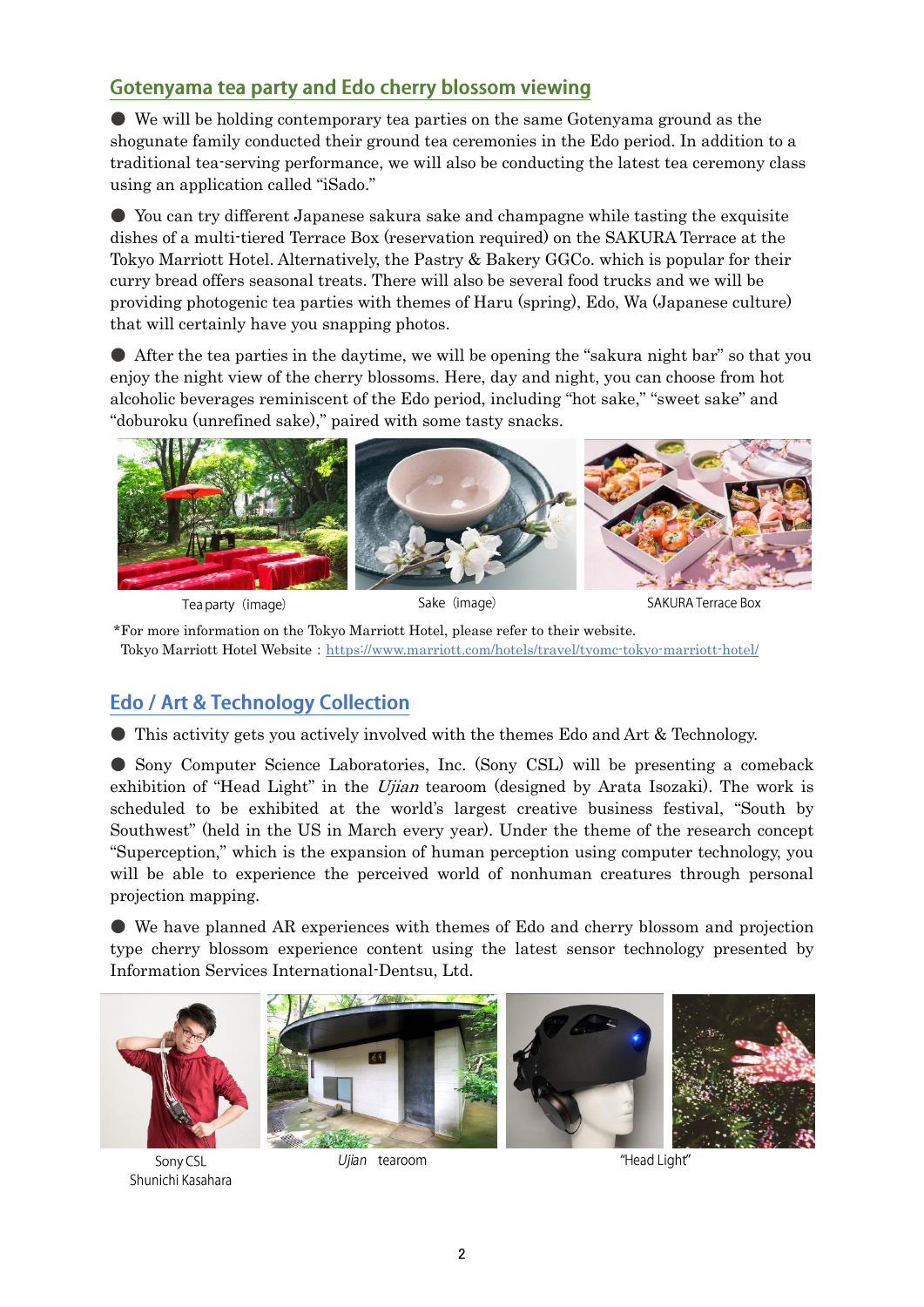#### Tokyo Infiorata 2018 (participatory art installation)

"Infiorata" is created by participants setting flower petals on panels to create a work of art. During the festival, we have also arranged a mini live performance from Naoto Matohara (vocal of UNDER GRAPH) of "Tsubasa - road to 2020.Infiorata ver.-". The song has been specially arranged as the supporting song for Tokyo Infiorata based on the hit song "Tsubasa" by UNDER GRAPH, which recorded 400 thousand CD sales.



\*Gotenyama Trust City is one of the venues for Tokyo Infiorata 2018. Tokyo Infiorata 2018 Website: http://www.tokyo-infiorata.com/

#### ■ Contents of Neighborhood / Regional

#### Hara Museum of Contemporary Art

During the cherry blossom festival, you can also visit the Hara Museum of Contemporary Art, which can be directly accessed through the east gate (usually closed) of the Gotenyama Gardens. "My Favourites: Toshio Hara Selects from the Permanent Collection" (March 21 to June 3) (Admission fee applies)

#### Christ Shinagawa Church

Once a month on a Thursday we hold a mini concert starting at 12:30.

#### ■ Over View of Gotenyama Cherry Blossom Festival 2018

|             | D a t e : April 6. (Fri.) $11:00 \sim 20:00$                        |
|-------------|---------------------------------------------------------------------|
|             | 7. (Sat.) $11:00 \sim 20:00$                                        |
|             | 8. (Sun.) $11:00 \sim 16:00$ (*Some activities are held until 8pm.) |
| Venue :     | Gotenyama Trust City, Tokyo Marriott Hotel,                         |
|             | Hara Museum of Contemporary Art, etc.                               |
| $H$ o sted: | Gotenyama Area Management Executive Committee                       |
|             | Mori Trust, Gotenyama Town Council, Tokyo Marriott Hotel,           |
|             | Sony Computer Science Laboratories, Inc.,                           |
|             | Information Services International Dentsu, Ltd.,                    |
|             | Shinagawa Joshi Gakuin, Seisen University,                          |
|             | Christ Shinagawa Church,                                            |
|             | Sekisui House, Ltd., Hara Museum of Contemporary Art, etc.          |
| Sponsored:  | Shinagawa Ward, Shinagawa Tourism Association,                      |
|             | TENNOZ CANALSIDE VTALIZATION ASSOCIATION                            |